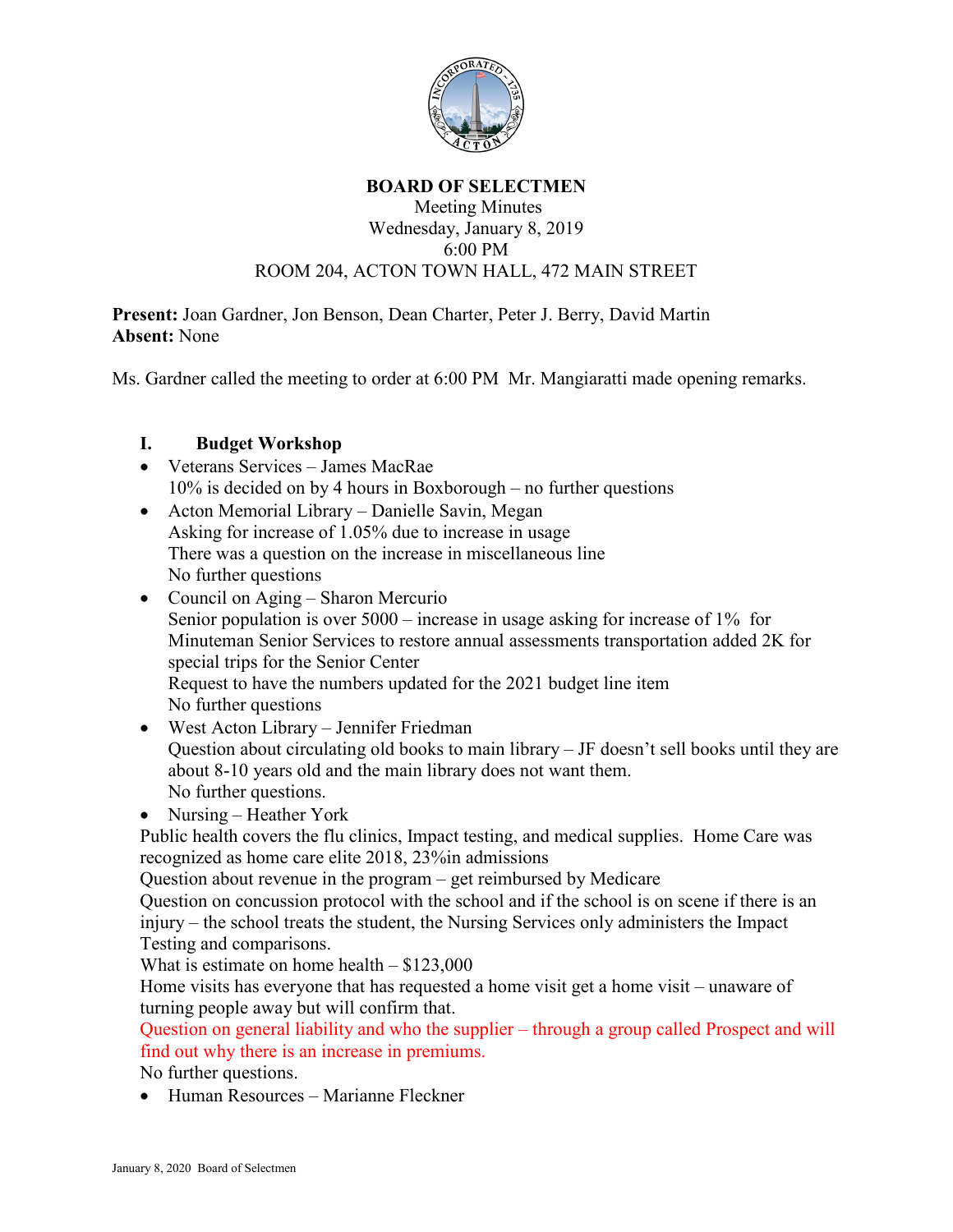

Budget is decreased. Senior Work program is successful. Increase on hourly rate to \$15/hr and up to 110 hours.

How many senior workers  $-35-40$  good portion that don't work the entire hours Why large upside in 2019 to have the budget go up – personel vacancy that has been filled

No further questions.

- Emergency Management Mark Hald No further questions
- Information Technology Mark Hald Increase in adding more domains, social media software, digital signage, lease of fiber optic network, Comcast license

How long will contract with fiber option contract last – about 10 years and just starting to get into it

Has cost of cyber security increased over the year – archiving cost has not changed, email accounts will be a new expense putting more people into the email system

What is increase in salary – will have to get back to Christina (FC) No further questions

- Town Meeting Mark Hald Change in equipment rental that is now in contractual services – increasing clickers that we own (1700) funding in rental now contractual. No further questions
- Public Works Corey York and Carl Maria
	- o Highway

Question how much does a snow storm cost – that amount is difficult to predict Questioned on contracted plows – 14 contractual services

Question if should put in more for OT and less for contractual service – in house for use during storm, clean-up is contracted

Question for a request for an organizational chart

- o Transfer Station and Recycling Question on large line items under recycling – a large PO is created and use several different vendors to pay off and close PO – money could be left over
- o Engineering
- No further questions
- Public Facilities Andrea Ristine

Need slides

Asa Parlin abate complete – yes and was around 50K, funding still available for 250K and RFP is going out in the spring for design

No further questions

- Town Manager John Mangiaratti
	- o Green Advisory/Commission on Disabilities No further questions
	- o Transportation Austin Cyganiewicz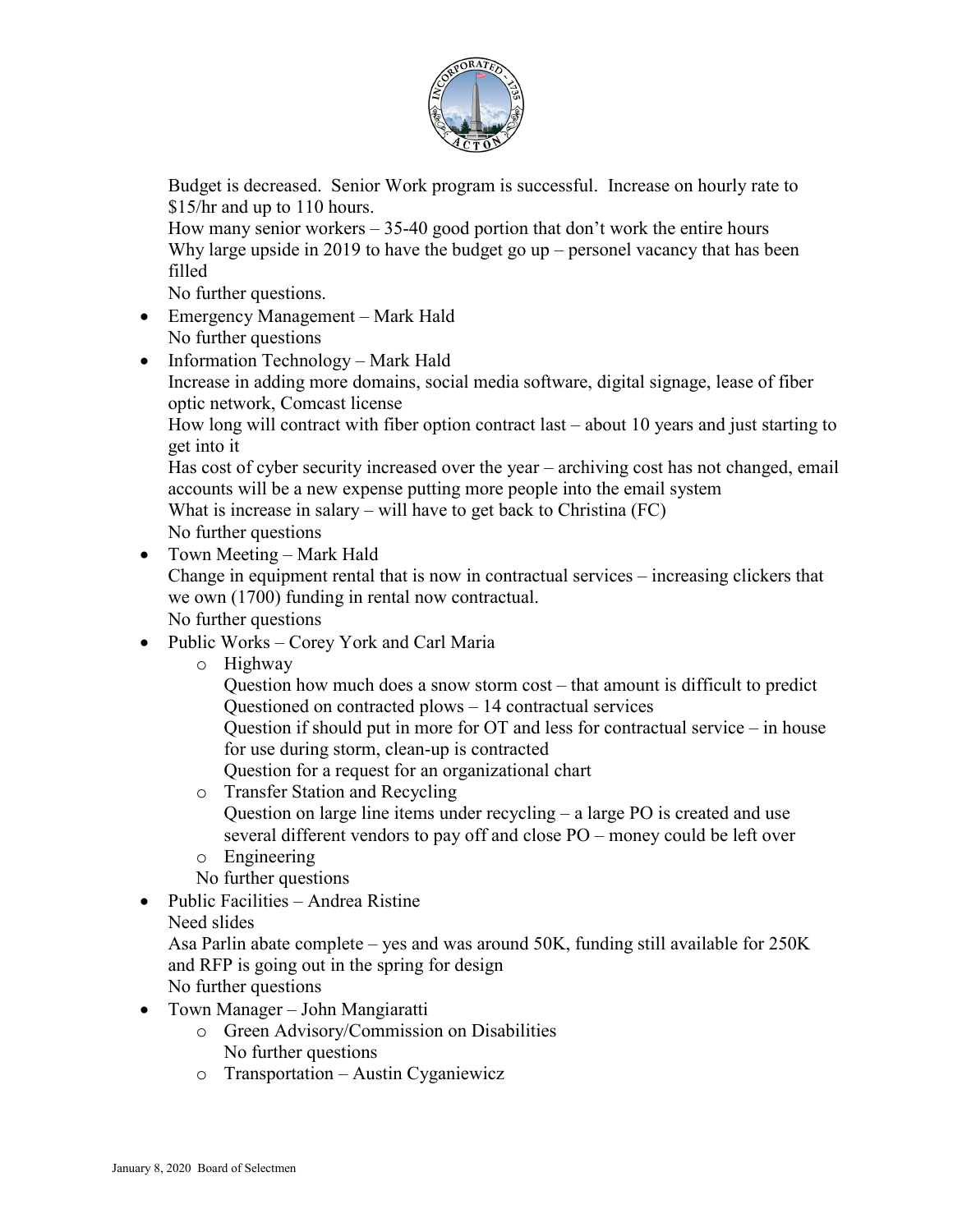

Ridership increased, shifting resources to on-demand services, continuing ondemand services, but adding micro-transit partnering with Uber and Lift via a community compact grant No further questions.

• Land Use  $&$  Economic Development – Matthew Selby Selby presented the Land Use Division budget report

- o Building Frank Ramsbottom
- o Planning/Zoning Board of Appeals Roland Bartl
- o Health Sheryl Ball
- o Natural Resources/Cemetery/Celebrations Tom Tidman
- o Recreation Melissa Rier

No further questions

• Fire – Robert Hart

When will be tapping the market for the funding of the bonding – JSM as soon as possible. Steve  $B$  – looking at 30 year bonding in March. Plan to cover short term debt and bond for 30 years.

Command car would be a hybrid like PD – will look at that, but command car need to carry a lot of equipment but need a vehicle that suits the FD needs.

.Question about cost savings going ALS vs. using another service - Subsidy for FY21 is down 151 from 181K.

Question about having a 5-10 year plan taking care of the current 3 fire station – not part of the 5 year plan and will have to look at that. Have made significant improvements with the current fire station and don't need to renovate all 3 but will inform the FC in the next 5 years.

Question about personnel what needs are expected in the next 5 years – chief has asked for personnel for the last 5 years looking at various was to increase staffing over the next 5 years just not able to have it this year. Looking at alternative ways to add personnel. Dispatch Center is the maintenance going increase – looking to replace the CAD system and reaching end of life and looking for the fire alarm fund to increase. No further questions

• Police – Rich Burrows

Difference in regular perm and professional salaries – regular perm are the contractual obligations – new patrol officers, and professional salaries are the Lieutenants, Capt. and Chief, Deputy chief

- o Dispatch
- o Animal Control

No further questions

- Finance Steve Barrett
	- o Town Clerk/Elections Eva Szkaradek No further questions.

Early voting for primary in March and in November

Question is there will there be an increase in fee schedule every 5 years – good question and will look into it

o Accounting – Lisa Wojick